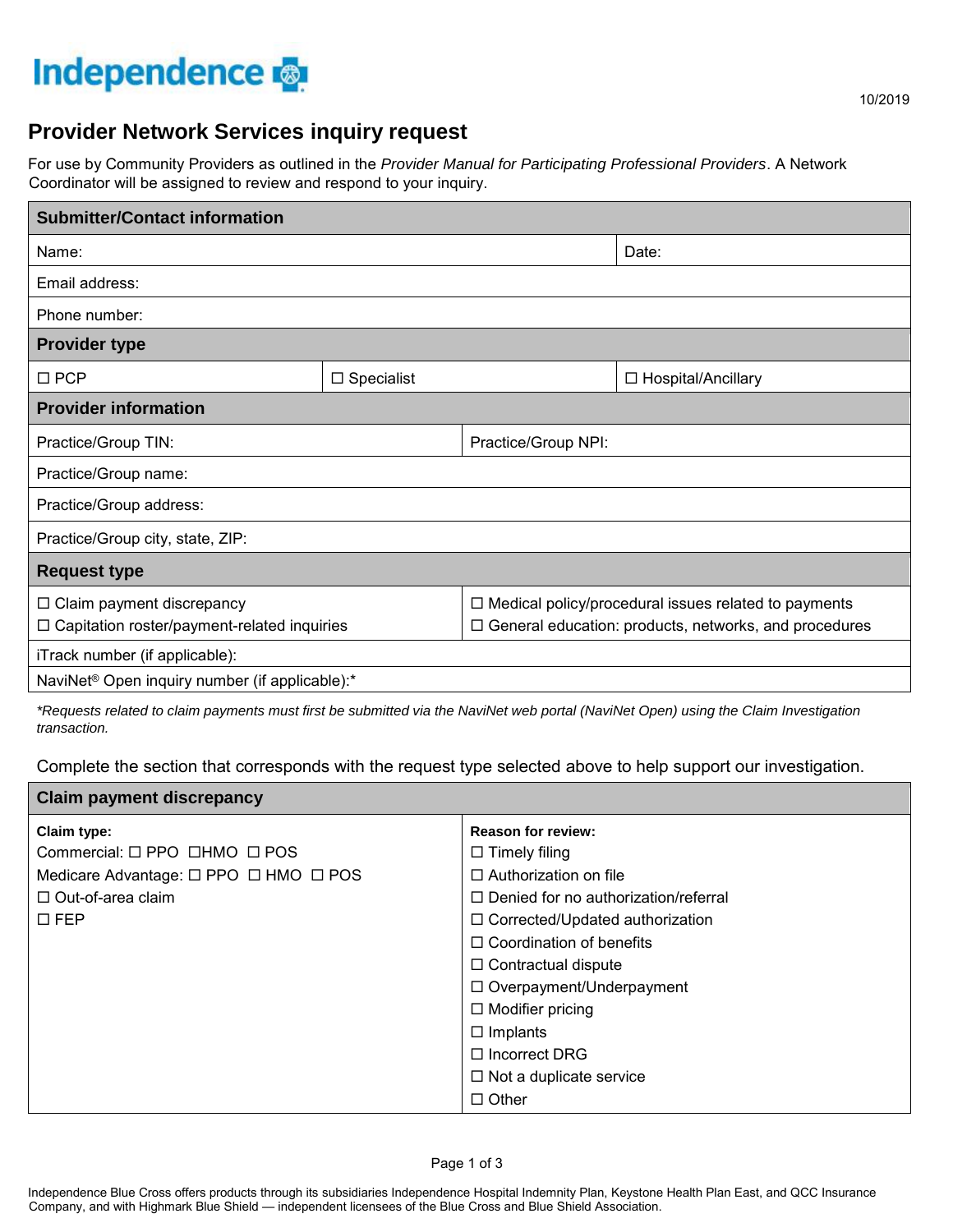| Member ID#:      | Claim number:    |
|------------------|------------------|
| Patient name:    | Patient DOB:     |
| Date of service: | Authorization #: |
| Procedure code:  | Referral #:      |
|                  |                  |

Charges:

Additional comments:

## **Capitation roster/payment-related inquiries**

Please describe your specific issue below.